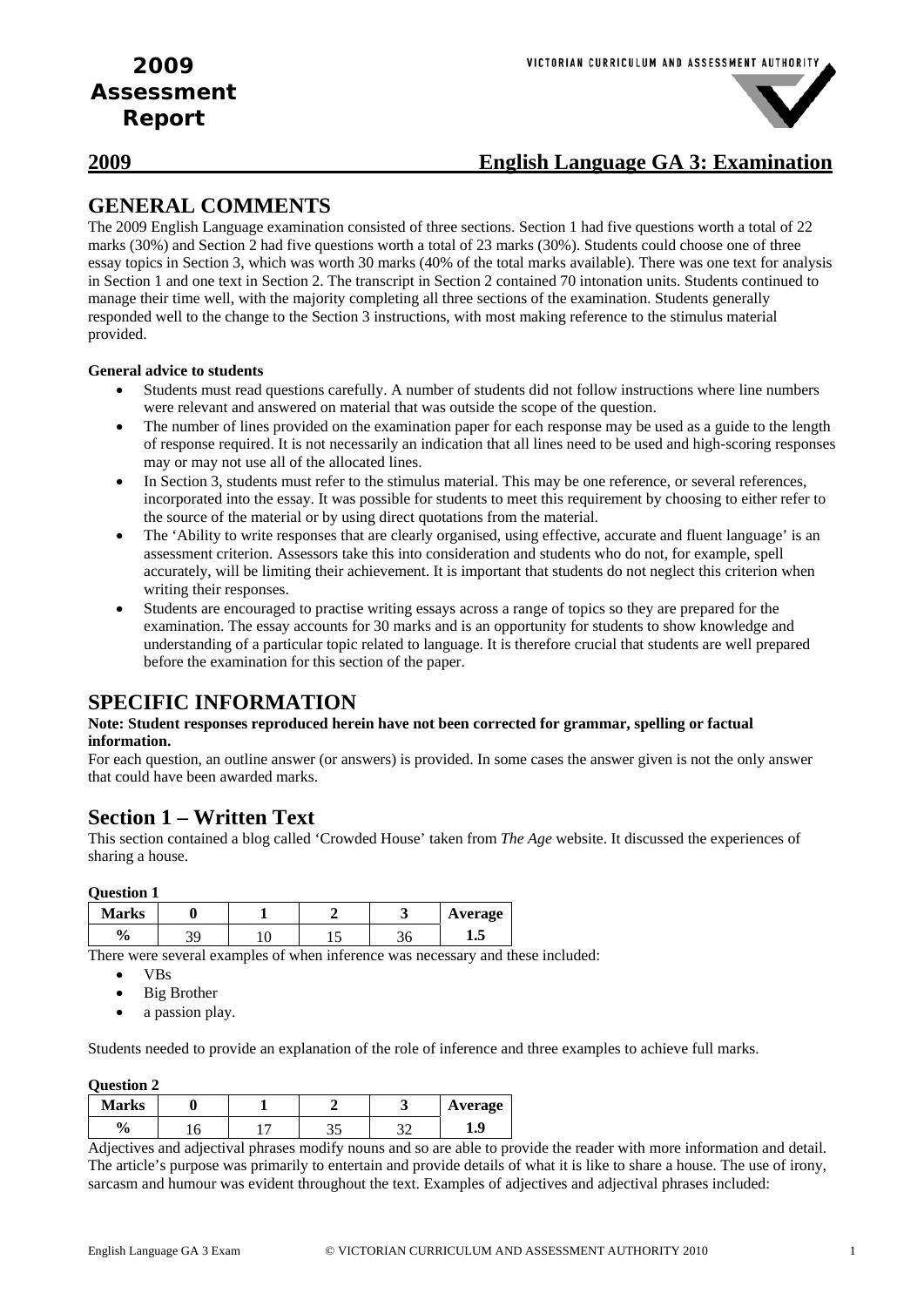

- 'passive-aggressive art'
- 'sarcastic note'
- 'Big Brother-style house meeting'.

It was important to clearly identify the adjective or adjectival phrase.

#### **Question 3a-c.**

| <b>Marks</b>  |  |                          |  | <b>Average</b> |
|---------------|--|--------------------------|--|----------------|
| $\frac{0}{0}$ |  | $\overline{\phantom{a}}$ |  | ◡…             |

#### **Question 3a.**

Any two of:

- phonology 'rolling Rs', 'Austrayan'
- morphology  $-$  'the added "o"'
- discourse 'the language of silence'.

#### **Question 3b.**

The use of compound/complex sentence structure allowed the writer to provide extra information to the reader (in the subordinate clause), while allowing 'tenantese' to be contrasted with other languages.

#### **Question 3c.**

The use of listing allowed information to be conveyed economically and concisely. It can also add to the dramatic effect of a sentence.

There were two examples of listing:

- 'rolling Rs and swinging arms'
- 'language of silence, death stares and underlying tensions'.

#### **Question 4**

| <b>Marks</b>  |   |     |    |          | Average |
|---------------|---|-----|----|----------|---------|
| $\frac{0}{0}$ | ີ | . . | -- | C<br>1 L | O<br>-- |

To attain full marks students had to discuss the use of two of the following three discourse features. It was crucial that students clearly identified each example of a discourse feature rather than just providing a line number.

Two examples that could have been referred to in discussing the use of front-focus were:

- line 13 'In a workplace or a family'
- line 14 'Passive-aggressive and cunning enough to be completely denied'

Two examples that could have been referred to in discussing the use of end focus were:

- lines 15–16 'a Post-it note on a housemate's door two days later or a meal prepared for everyone, except the bastard who forgot to feed the fish.' In this case the use of 'bastard' at the end of the sentence provides drama
- lines 17–19 'tentantese might be the language of silence, death stares and underlying tensions.'

Several examples of the use of the passive included:

- lines 14–15 'to be completely denied'
- line 17 'the Italian language is defined by'.

#### **Question 5**

| <b>Aarks</b>       |                                |  |     |  | Average |
|--------------------|--------------------------------|--|-----|--|---------|
| $\mathbf{0}$<br>70 | $\overline{\phantom{a}}$<br>∠∠ |  | . . |  | د.⊾     |

Social rapport was established between the participants in the blog through the use of spoken language features. These features reduced distance between the participants and created a more informal text. Examples of linguistic evidence included:

- contractions, for example, line 32 'It's'
- hedging expressions, for example, line 35 'well' and 'just'
- ellipsis, for example, line 42 'Last straw and moved in with 2 guys...'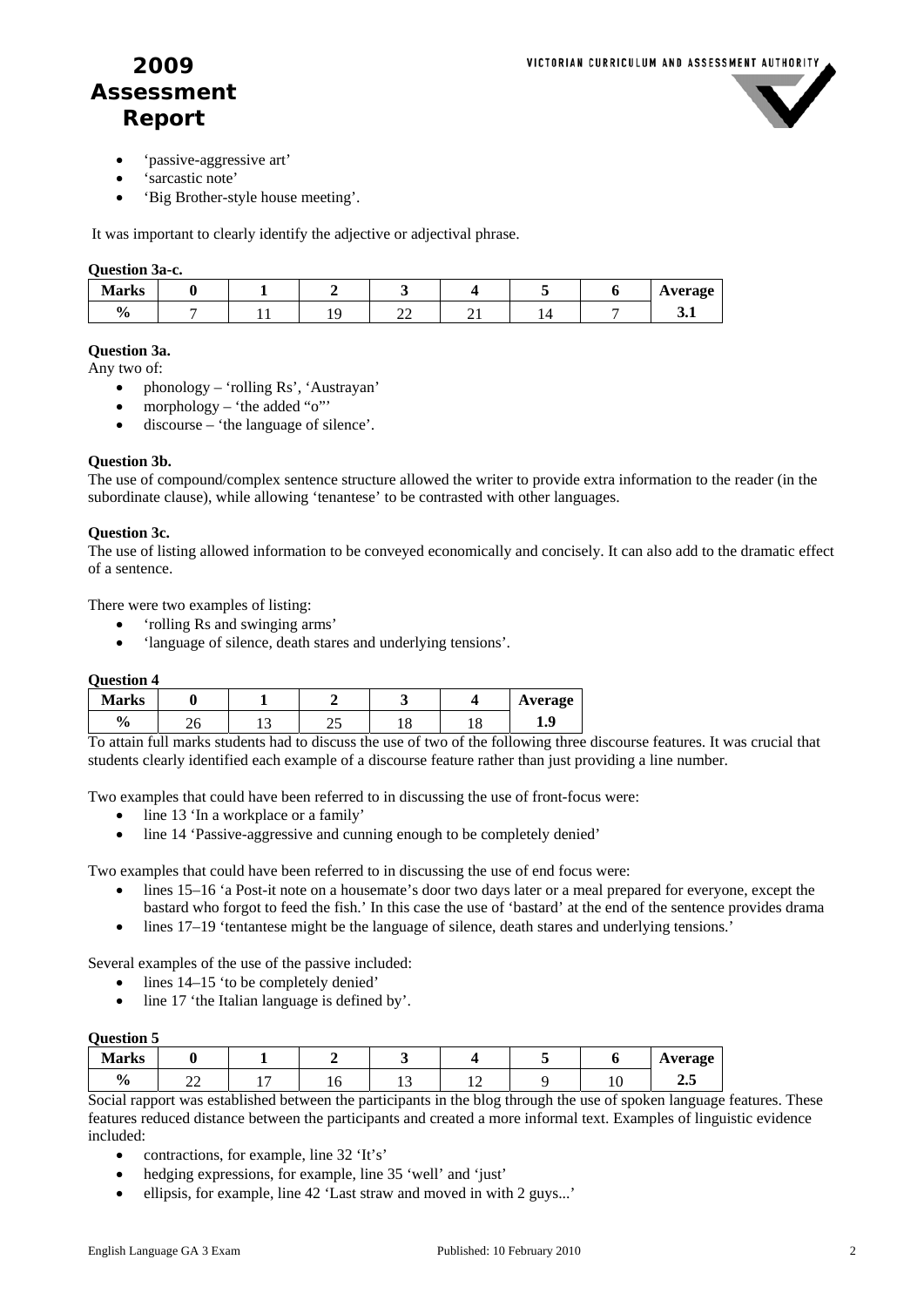

All the participants adhered to blog-writing conventions and thereby created a rapport. Non-standard usage of punctuation and grammar also added to the informality of the discourse and again cemented a rapport.

It was important for students to:

- read and interpret the question carefully. Some students drew evidence from outside the scope of the question and wrongly used examples from line 1 to 28
- provide linguistic evidence. Some students resorted to describing how the rapport was created without using appropriate metalanguage or making reference to linguistics.

Following is an example of a high-scoring student response. This example provided some relevant examples of nonstandard language and related these to reducing social distance. It could have also provided mention of features associated with spoken language or conversational tone.

*The three build a social rapport and minimalise social distance by providing anecdotes of their own experiences in shared houses. Using features of a casual register like onomatopoeia, 'bam!'(31) and personification 'the whiteboard is staring you in the face'(31-32), creates a domain of humorous stories that are also personal. The non-standard punctuation and orthographical simplicity also is a feature of e-communication, yet none of the commenters are berating the others for reductions like 'boyf' (boyfriend) (36), or non-capitalised 'i' (35). Also the multitude of exclamative sentences, such as 'gold I assumed!' (40) and 'heaven!' (42), helps the readers and writers to be involved and share the excitement that the commentators are feeling, and engages them in a sort of dramatic retelling of their own anecdotes which promotes solidarity and mateship.* 

# **Section 2 – Spoken Text**

The transcript of a television program provided material for students to analyse. The parents and the daughter were involved in an unscripted conversation about preparing dinner. The daughter, an adult who lives with her parents, was unhappy to be staying at home for the evening. The relationship between the parents and the daughter was, at that time, strained.

#### **Question 6**

| <b>Marks</b>  |   |     | ັ  | Average |
|---------------|---|-----|----|---------|
| $\frac{1}{2}$ | - | JU. | -- | 1.0     |

Between lines 6 and 20 Marta (M) offers alternatives for dinner to her daughter Anielka (A). She does this in an attempt to placate her, alleviate the tension and also move the conversation along by keeping it flowing. Marta is polite and supportive of her husband's attempts to provide food that interests his daughter.

To attain full marks it was necessary for students to discuss Marta's utterances in detail and relate them to the discourse. In doing so, students were able to apply their knowledge to the text.

Following is an example of a high-scoring student response.

*In this section, M's utterances include 'You like the dumplings? We have the dumplings (...)' (Lines 11-12). The function of this is to offer A alternative options and to be cooperative, avoiding conflict. This is reflected in her use of the interrogative (rather than imperative) sentence type. This, combined with another utterance in line 18, 'Would you like an avocado?' indicates politeness ('would you like' rather than 'Do you want'). Politeness and cooperativeness are possibly the main functions of M in this section. However, this may be seen to diminish her level of power in the exchange, as she is offering alternatives to suit A and is not being acknowledged by A.* 

#### **Question 7**

| <b>Marks</b>        |  |                |   | Average       |
|---------------------|--|----------------|---|---------------|
| $\mathbf{0}_{\ell}$ |  | <b>^^</b><br>ັ | ⊷ | -<br><u>_</u> |

Between lines 21 and 55 there were numerous examples of declarative and interrogative utterances that students could discuss. An example of each included:

- interrogative utterance line 21 'Then why do you ask?' Here Anielka is challenging and being hostile to her father, who is trying to be helpful
- declarative utterance line 37 'Sometime it a little bit difficult'. Here Oscar (O) is trying to explain himself to his daughter. He is being defensive and trying to get some empathy from his daughter.

It was important for students to apply their knowledge in this question and contextualise the example. Rather than only stating that an interrogative is used to ask a question or elicit a response, high-scoring students related their response to the text and provided evidence of close reading of the material.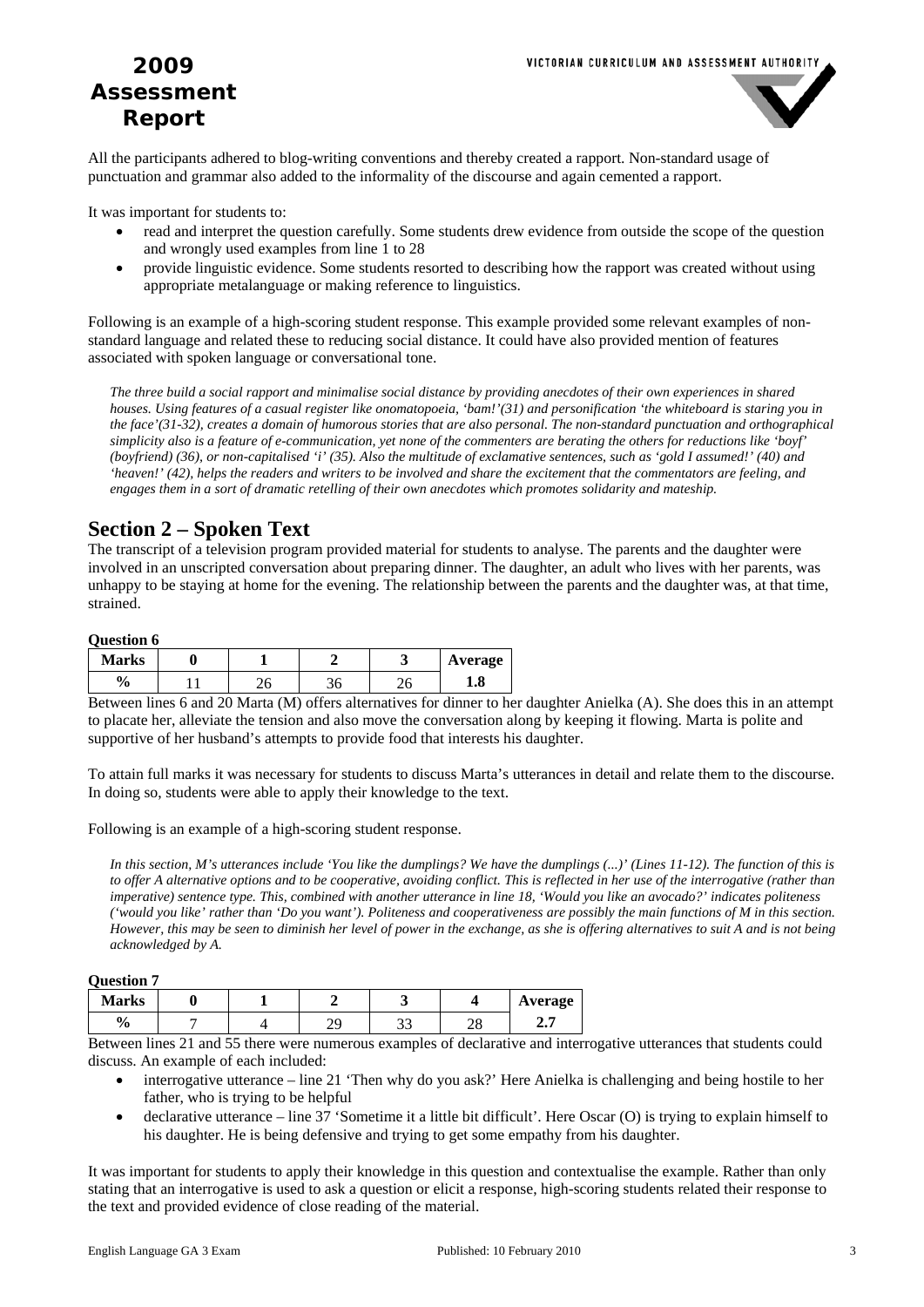

#### **Question 8**

| <b>Marks</b> |                  |          |   |             | Average |
|--------------|------------------|----------|---|-------------|---------|
| 0.<br>′€     |                  |          | ت | n,<br>--    | ້⊿. ບ   |
| --<br>$\sim$ | $\sim$<br>$\sim$ | . .<br>. |   | -<br>$\sim$ | $ -$    |

Students were required to identify two examples of non-fluency features and discuss the function of each. There were numerous examples to choose from. Examples of non-fluency features included:

- repairs
- false starts
- repetition
- overlaps
- silences.

Again, the students who applied their knowledge to a discussion achieved high marks. Students who discussed features in general terms and did not relate this discussion to the text were not awarded full marks. A number of students confused false starts with repairs.

Following is an example of a high-scoring student response.

*'Well ah-ah-ah...' (Line 34) Pause filler. O is not sure of what he is about to say. By using this pause filler he is able to hold the floor as he thinks about what he is going to say.* 

*There are frequent occurrences of overlap in the conversation, as can be seen in lines 49-50, 'O: Yeah but, A: Where there is a diff.' This is an indication of the uncooperative nature of the conversation, as each overlap has the function of the speaker trying to take control of the floor, to the extent that they cut each other off twice before O secures control in line 51.* 

#### **Question 9**

| <b>Marks</b>       |   |  |     |                     |          | <b>Average</b> |
|--------------------|---|--|-----|---------------------|----------|----------------|
| $\mathbf{0}$<br>Ζ0 | " |  | ر_ر | $\mathbf{\ddot{o}}$ | nn<br>∠∪ | J.V            |

Students were required to identify three different prosodic features and discuss the functions of each. Possible features included:

- fast speech
- elongated vowels
- volume: soft or loud
- stress.

Following is an example of a high-scoring student response.

*Stress is used frequently throughout the transcript, by all the participants of the conversation but especially A, in utterances such as '^that's ^reheating' (line 48), 'Of ^ course we're ^not going to ^like it' (line 52) and 'For ^who' (line 38). Stress is used as a marker of anger, disbelief or rebuttal in the conversation, and is intended to emphasise and strengthen the points of each of the speakers. Even M, the least dominant of the participants, uses it on occasion. Additionally, the use of a rising pitch can be seen in O's speech, in utterances such as 'let's see what happens [see]/' (line 35), 'Well, you want to go out/' (line 60) and 'someabody say ^yes (.) you know/' (line 24). Though this use of rising pitch invites an adjacency pair response in phrasing the utterance as a question, often O will go on to answer his own question, as in 'you go out\' (line 60), or use it as a function with which to imply his own displeasure. It can also be interpreted as a marker of his ethnolect. Along with these, O uses elongated sounds, e.g. 'We'll see=' (line 41), and 'Ah' (line2), as a method to hold the floor while he is still thinking about his next utterance.* 

#### **Question 10**

| $\mathbf{v}$ where $\mathbf{v}$ |     |     |     |   |  |                |
|---------------------------------|-----|-----|-----|---|--|----------------|
| <b>Marks</b>                    |     |     |     |   |  | <b>Average</b> |
| $\frac{6}{9}$                   | . . | - 1 | - - | ັ |  | ، س            |

The relationship between father and daughter was strained. Although a close relationship between a daughter, particularly one who lives at home, and her parents may be assumed, the relationship in this discourse was not harmonious. Anielka dominated the conversation and controlled most of the turn-taking. She interrupts her father on several occasions and also overlaps him to take the floor. Conversely, Oscar is often hesitant and defensive, suggesting he was scared of further upsetting Anielka. However, Oscar regains more control of the turn-taking towards the end of the discourse due to anger and frustration, and it is he who has the last word.

Students who were awarded full marks for this question understood what the relationship was like between Oscar and Anielka at that particular time. It was not sufficient to comment solely that, as both interlocutors were related and lived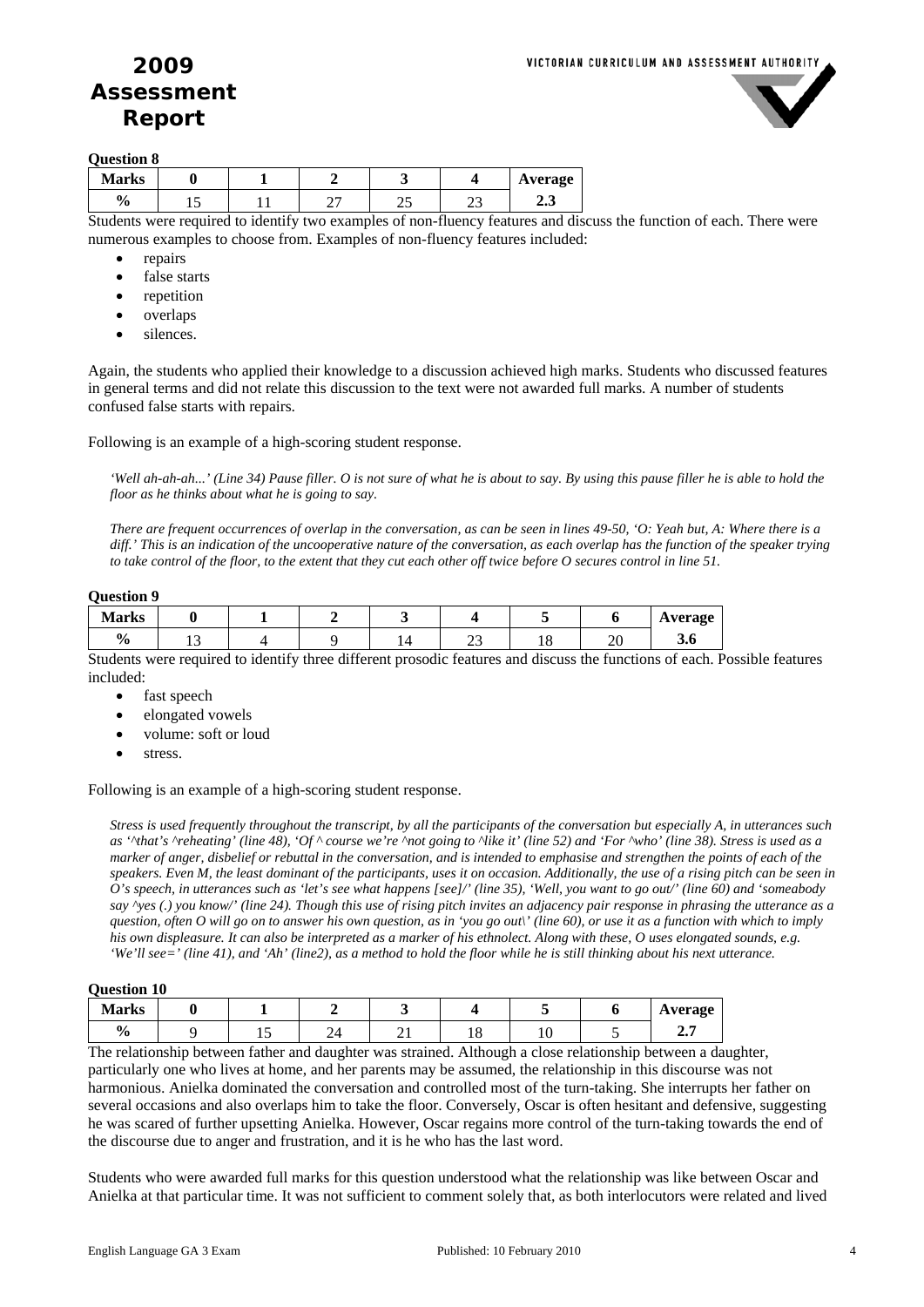

under the same roof, the relationship was close. Analytical skills were required to explain how the turn-taking evolved, how each interlocutor used turn-taking and how this reflected on their relationship. Students who resorted to providing a synopsis of what was said, without applying linguistic knowledge, did not score highly.

Following is an example of a high-scoring student response.

*At first the turn taking appears quite even between A and O, consisting of some adjacency pairs like, 'What's for dinner?' (1) and 'a little bit o' pasta' (4). O complies with A's comments about her hunger (6) and the conversation appears to be quite cordial and cooperative with a question and answer like format from lines 21-25. However, a multitude of unfilled silences, minimal back channel signals and numerous overlaps in the discourse implies that the relationship is quite sharp and strained, as neither A or O want to relinquish the floor between themselves, with A interrupting O with a loud voice in lines 44-45, while O interrupts A in line 51. The silence that appears after A's outburst or phonological 'Grrrrfff!' (55) indicates that neither party wants to make up or use politeness strategies such as 'I'm sorry' to fill the silence. It is O who raises his voice, 'I cannot stop you' (66) in an almost threatening way to reaffirm his dominant role as the girl's father.* 

### **Section 3**

| <b>Essay chosen</b> |  |  |
|---------------------|--|--|
|                     |  |  |

| Marks         | 0 | - |   |  | $\overline{\phantom{0}}$ |     |                       | 10 | - -<br>11 | -14 | ∸~<br>$\sim$ | 14 | - -<br>15 | verage |
|---------------|---|---|---|--|--------------------------|-----|-----------------------|----|-----------|-----|--------------|----|-----------|--------|
| $\frac{6}{9}$ |   |   | - |  |                          | . . | $\overline{a}$<br>. . | 10 | O         |     |              |    |           | 0.4    |

Section 3 of this year's paper contained three essay topics. The instructions for Section 3 required students to refer to the stimulus material provided. Students should use these prompts to stimulate and inspire further discussion, rather than relying solely on this material to form the majority of their response.

High-scoring essays were not only fluent and cohesive but contained a range of relevant examples that showed a strong understanding of the topic. Incorporating pre-prepared paragraphs into an essay response is not recommended as such practice often fails to engage and address the subtleties of the topic. Students need to be clear about the definition of terms before starting an essay. A significant number of students did not fully understand Standard English as a notion.

#### **Question 11**

Relevant topics explored included, but were not limited to:

- taboos
- politics
- Australian society
- the military.

This topic required an understanding of how euphemisms are used in society and why they are necessary in providing social accord. Most students recognised the role of euphemisms in today's society, with the more able students also commenting on how euphemisms can be used to disguise truths and prevent clarity of meaning. There were many examples taken from the military and some of these were contemporary and relevant, for example, water-boarding and rendition. Other interesting examples were provided from the 'Bushfires Royal Commission Interim Report' that stated, 'Warnings must use clear language, avoid euphemism and contain explicit information.' However, students also discussed the role of dysphemistic language and its effect, while pointing out that appropriateness is a deciding factor in usage.

Following is an example of a high-scoring response which shows a good awareness of how euphemisms promote social harmony and strengthen the social fabric of our society. Key terms like 'taboo', 'dysphemism', 'political correctness' and 'appropriateness' are discussed in a response that is well structured and cohesive. The example from the TAC was a good example and was followed by a perceptive appraisal. However, in providing an example of medical euphemism it is doubtful that the lexeme 'terminal', in this context, could be considered euphemistic. Spelling was not always accurate and this will have been taken into consideration in the assessing process.

*Euphemisms both help and hinder our want to strengthen social bonds and harmony. In one way, euphemistic terms can be deemed appropriate in emphasising social niceties. They allow us to be sensitive to other's situations. However, euphemisms can also be used to trick and obsfuscate seemingly negative terms. Euphemisms on the whole are a very context sensitive tool.* 

*Euphemism can be a tool to promote social appropriateness in different situations. They can often soften harsh criticisms, or depressing or taboo subjects that would not be appropriate to reference in certain contexts. For example, in the locale of a family*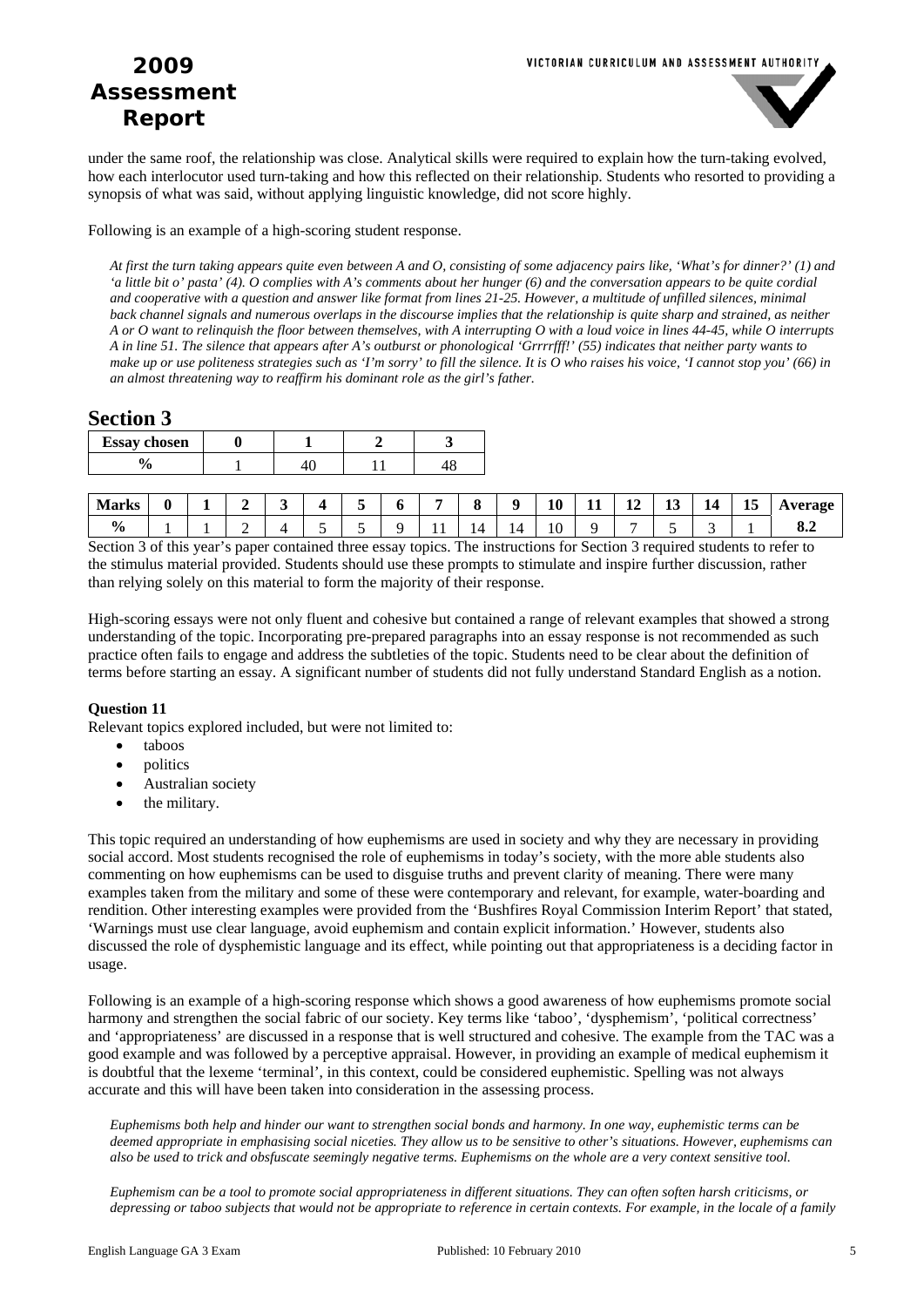

*picnic, it may not be appropriate to discuss such taboo subjects as drugs or sex, inviting such euphemistic terms as 'hallucinary agents' or 'doing it' for sex. These euphemisms avoid offence and strengthen social harmony by not providing social awkwardness that may follow a dyphemistic saying for sex as 'banging'. Similarily, euphemisms may provide oppurtunities to appear sensitive to an 'aspect of life that is indelicate', death. Saying that someone 'passed away' or is 'not with us right now', can be called tact and helps you familiarise and strengthen bonds with people through your sensitivity.* 

*Political correctness, under the hypernym of euphemistic and appropriate language, can also promote social harmony and awareness of the different kind of social values that people can use to denegrate. Politically correct terms such as using 'chairperson' instead of 'chairman', and 'African-American' for a black person living in America (and even 'Indigenous Australian' for Aboriginal) can help to equalise and promote an equal sense of social class, gender or age etc. However, political correctness is a term which comes under criticism for obfuscating language and controlling people's choice in language. At the same time as creating sensitivity towards different minorities, (or similar), PC language can also be used to create social distance, being overly touchy in a choice of words that may be tautologic at best. Euphemisms and PC language can sometimes be used to create social distance, being unclear and using flowery language to obscure 'unpleasant truths'.* 

*Euphemisms can also be a bad thing, as well as covering up 'offensive and unsavoury' taboo items, they can be used to excuse actions removing blame. For example, in management a boss may say that they're 'downsizing' or that the workers are part of an 'exit strategy,' which hides the truth from the fact they are getting fired. Doctors may say that a patient's cancer is 'terminal', while being sensitive to the patient's condition is obscuring the truth that they are going to die. Similarily, the Governments' TAC campaigns using direct and sometimes dysphemistic language (along with taboo colloquialisms) 'Only 5 over? You bloody idiot' have made an impact on road deaths. Sometimes straight, direct language can be just as, if not more effective, than euphemisms.* 

*Although euphemisms appear at first to promote social togetherness and sensitivity, they can just as easily be used to obfuscate and harm. The use of euphemisms must be tempered with a situational awareness and moral judgement.* 

#### **Question 12**

Relevant topics included, but were not limited to:

- literary techniques, for example, puns and double meanings
- word games
- nicknames
- text messaging
- limericks
- advertising
- jokes and comedy

Reasons why language play is important included that it:

- is creative
- is fun and enjoyable
- can provoke a positive reaction from an audience
- allows for the development of a language
- creates rapport
- can be a marker of identity.

This topic was the least popular of the three.

The following extract showed an awareness of the topic and is a medium-scoring response. It is clearly organised, accurate and fluent. The student appreciates that language play can be fun, creative and an instigator of change. However, in the first two paragraphs there is a reliance on the stimulus material provided but as the response develops, student examples are discussed.

*While providing us with something to do on a rainy day, language play is equally as important to the development and progression of our language as is keeping tradition alive – granted, where would we be without 'i before e except after c,' but our language being almost a living entity in itself, it needs tampering with. Though David Crystal in his book 'Loving Linguistic Lucidity' says that 'we are, in effect, bending and breaking the rules of the language and if someone were to ask why we do it, the answer is simply: for fun.' The fact remains that with words dying out or becoming innocuously obsolete, new words and variations are needed.* 

*As seen by the neologisms submitted to a magazine, clever puns and blends are being born – ones about appearance seemingly rampant. 'Muffin top, trout pout, whale tail, cankles, oompa loompa'....the list goes on. And what better way to laugh at these collagen stuffed, underclad, orange hued people than to give them a witty epithet? By these neologisms, language grows: and people enjoy themselves.*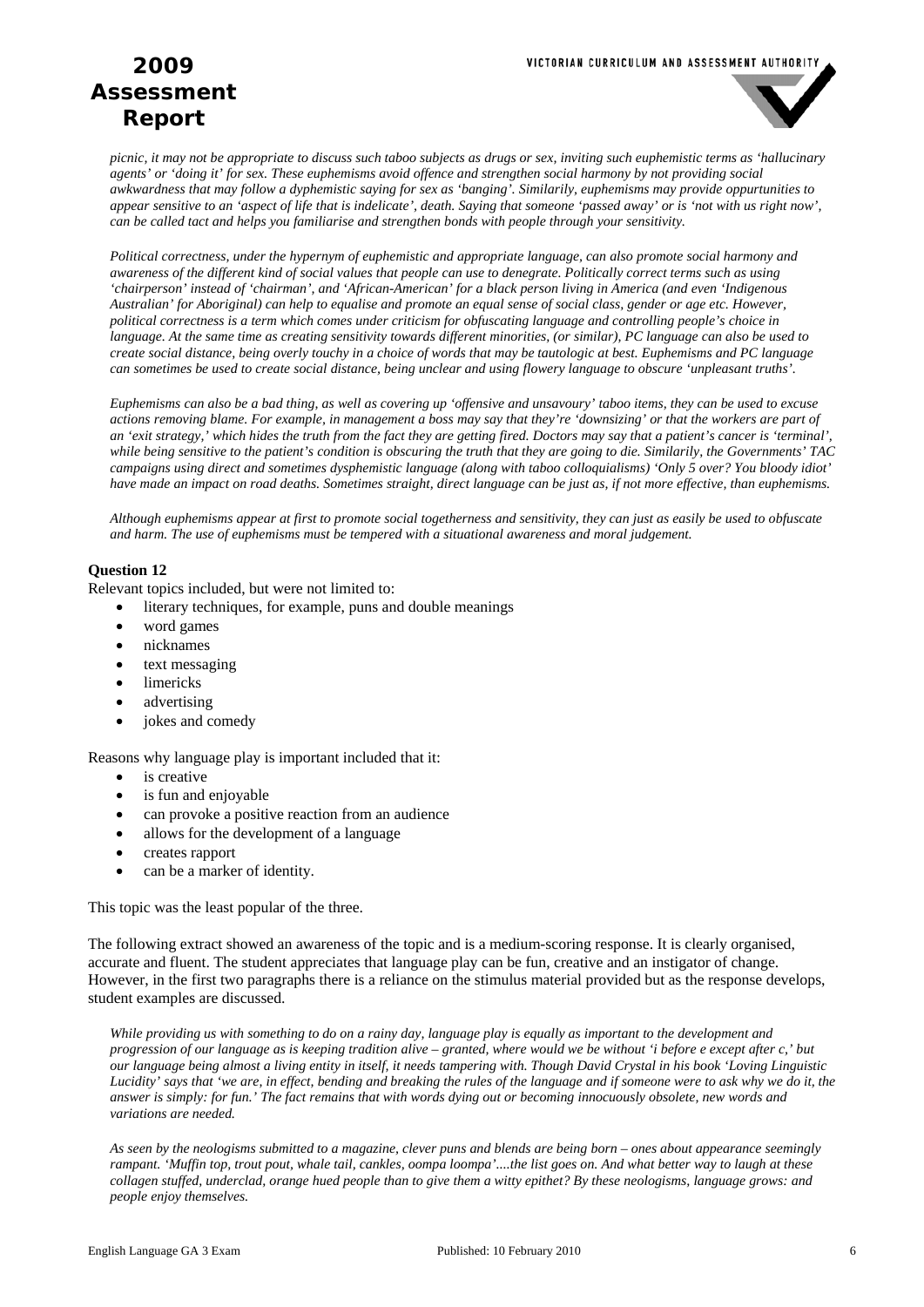#### VICTORIAN CURRICULUM AND ASSESSMENT AUTHORITY

# **2009 Assessment Report**



*Similarly, the pet names (or 'pillowese' as stated) predominant in relationships, are breaching the boundaries of 'too soppy, too cheesy' and limited only by the imagination of those involved; 'cuddlechops,' 'stud muffin' and even 'hunkaspunk'…are all used. A journalist for The Age recently reminisced on her wild summer with an Italian boy named Antonio; the looks of Casanova yet the monotonous tongue of a sheep shearer in Wangaratta. Despite the readers assumptions that pillow speak would play second fiddle to what was actually taking place a little south of the pillows, this journalist claims Antonio's inability to enunciate anything but 'Si!' led to the abrupt end to that summer.* 

*By this prioritising, we see the importance of word play: choosing vocabulary over Antonio's other attributes is a clear window into how our society sees, and uses, language.* 

*Finally, that infinite land of cyberspace. The influx of MSN speak, text speak, bad grammar and needless acronyms – as Lucy Carter, founder of a professional speech training company puts it, 'we are now living in a world of 140 characters or less on Twitter.' The magnitude of the impact cyberspeak has had on language use is not to be argued with. Though, there is a fine line between language play and language slay: abbreviating 'laugh out loud' to 'lol' acceptable, but not actually saying it in face to face utterances instead of laughing; not condensing a text message so much that there are no vowels in it and your desperate pleas to pick up the milk on the way home go unheeded by a very confused receiver. Language play has probably affected language the most with regard to technology – and, despite the cringe many prescriptivists exhibit, is an important catalyst for the further development of language.* 

*So why do we play with our language? Is it as David Crystal says, to have fun? Because we're not allowed to play with our food? Or maybe, just for something different? Whatever the case, there is no doubt that this dimension of our language is crucial to its future; as words as 'kum in' and old standards have 'gzg'.* 

#### **Question 13**

For this question to be answered well, students needed to have a clear understanding of Standard English. By appreciating that this variety has prestige, no geographical base and is codified in dictionaries and style guides, students were able to construct relevant responses. Most students understood that by using non-Standard English it was still possible, depending on the appropriateness, to communicate effectively. A range of examples and usages was provided by students in supporting their contention, with many coming from the following varieties:

- slang
- ethnolects
- the language of teenagers and youths
- Aboriginal English
- 'netspeak'.

Most students recognised that by using a non-Standard variety of English a close rapport and distinct identity can be created. Conversely, some students recognised the importance of Standard English as a world language used for international communication.

Some students erroneously wrote of the cultivated accent being a feature of Standard English and 'the correct way to speak,' without recognising that Standard English can be spoken in any accent. A number of students also tried to make the contention that Standard English was not necessary, without appreciating the irony they were discussing the topic using Standard English. Standardisation and codification were often not well understood. Few students explored the importance of orthography and grammar in maintaining a Standard English and why these combine to create a variety of English that is understood by most of the population.

The following extract provided a broad range of relevant and contemporary examples that enabled the student to provide strong evidence in support of why other varieties of English have a value and place in Australian society. There is good use of metalanguage and the paragraphing is structured and cohesive.

*There are many people in society, especially those with a prescriptivist attitude, who strongly believe that the Standard is 'intrinsically superior to other varieties', as stated by K Burridge. It is clear however that this is not true, when one considers the ability of ethnolects and Aboriginal English to express identity and finer nuance. Ethnolects occur when features of someone's first language or 'mother tongue' are adopted into their second language, in this case English. Features can include the phonological addition of vowel sounds to the ends of nouns e.g. bread // (common to Greek and Italian); the incorporation of foreign lexemes e.g. 'habib' to mean 'mate' (Lebanese ethnolect) and syntactic ellipsis of prepositions e.g. 'a box matches' (common to many ethnolects). These non-standard features reflect the foreign heritage of their users, which could not be achieved as well by the Standard. Similarly, Aboriginal English can be used to express someone's indigenous roots and ultimately reflect the joining of Aboriginal and English cultures in our history. Whilst many of the features here are non-Standard, they are often rule governed. For example, many Aborigines use 'bin' to mark a completed action but 'was' to show an ongoing action. Hence these dialects are not inferior to the Standard, they are simply different. Ethnolects and Aboriginal English are powerful tools for creating identity and so have a right to be used in place of the Standard.*